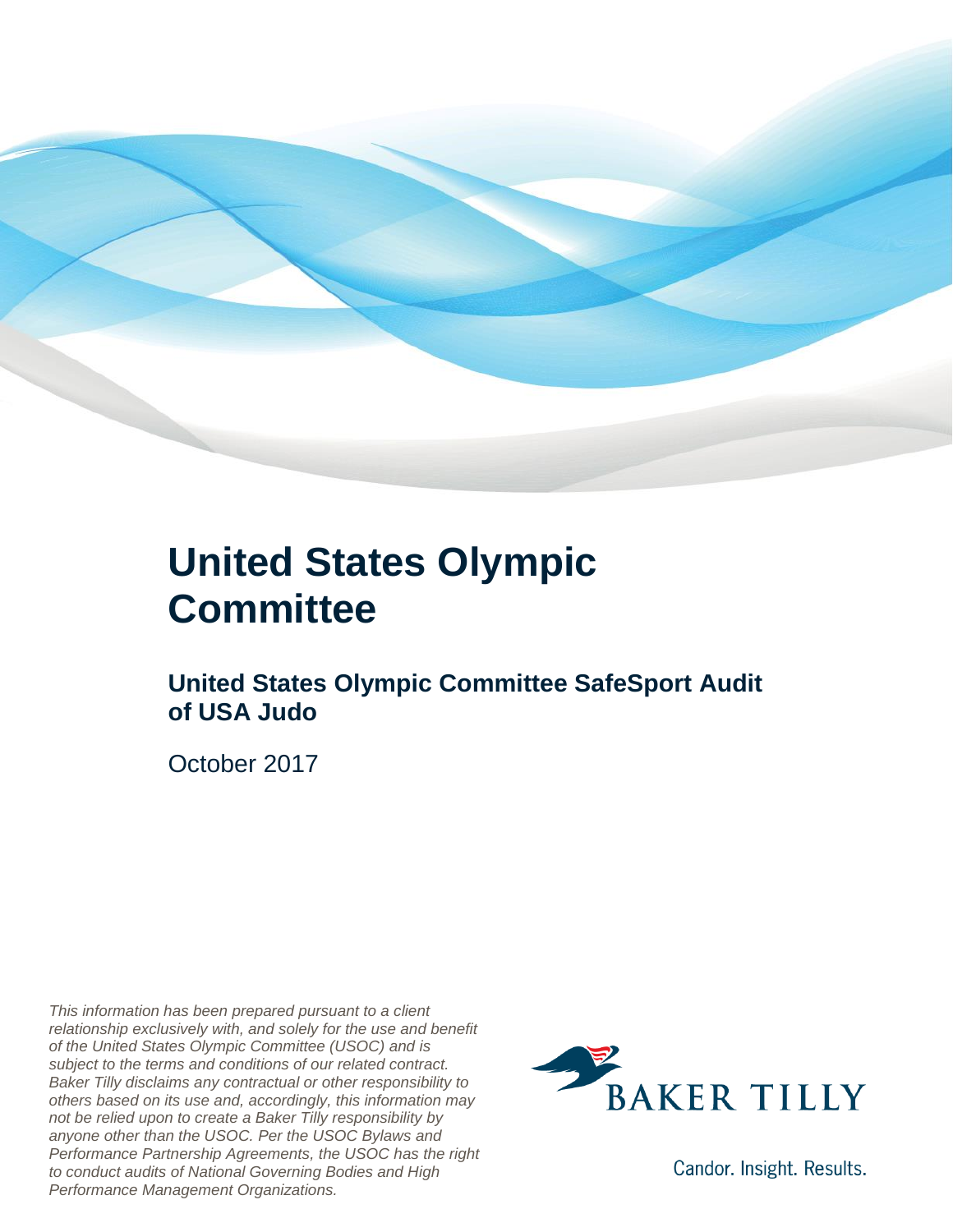

|        | UNITED STATES OLYMPIC COMMITTEE SAFESPORT AUDIT OF USA |  |
|--------|--------------------------------------------------------|--|
|        |                                                        |  |
|        |                                                        |  |
|        |                                                        |  |
|        |                                                        |  |
|        |                                                        |  |
| ıtents |                                                        |  |
|        |                                                        |  |
|        |                                                        |  |

#### Con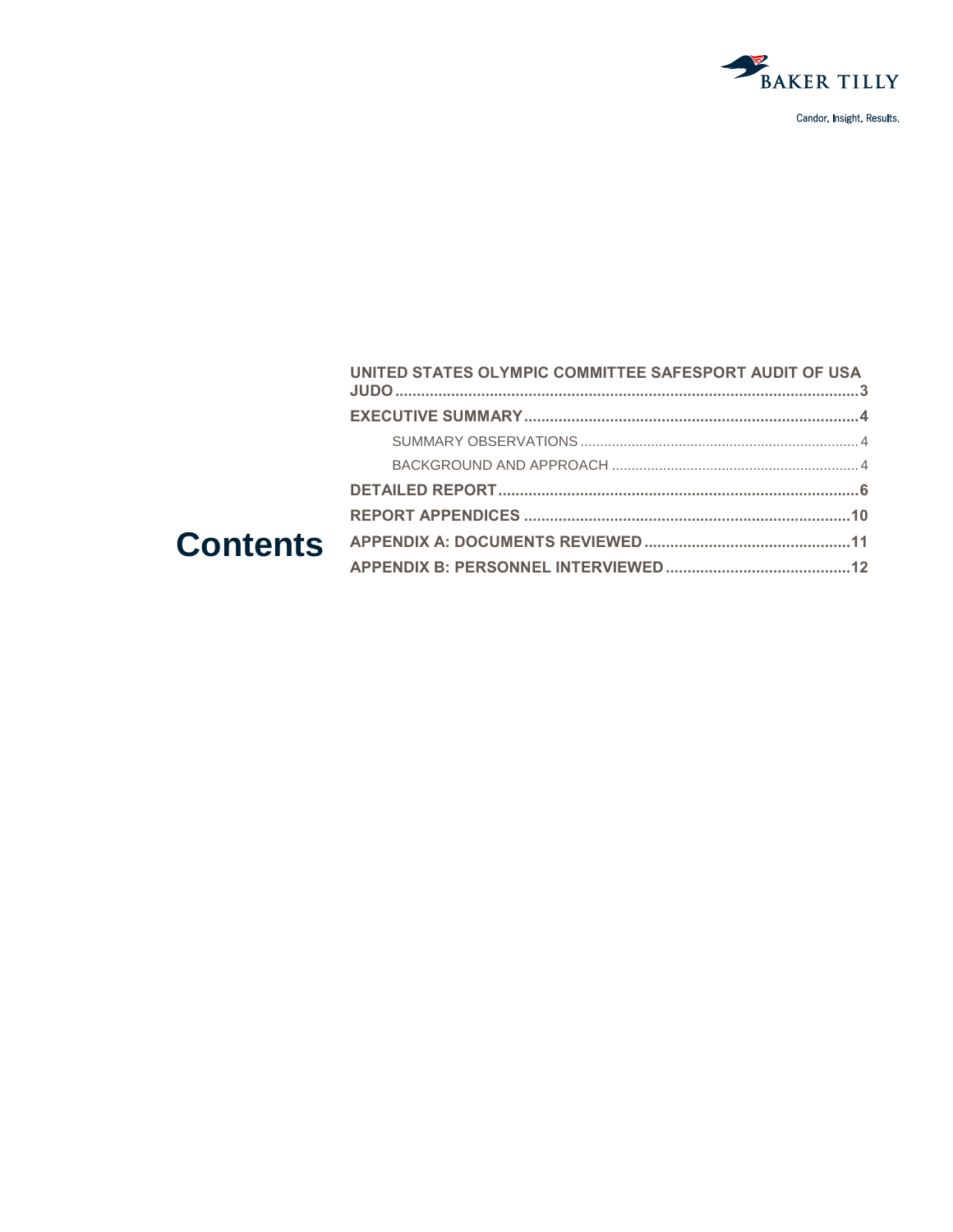

 $\overline{a}$ 

United States Olympic Committee USOC SafeSport Audit of USA Judo

## <span id="page-2-0"></span>**United States Olympic Committee SafeSport Audit of USA Judo<sup>1</sup>**

<sup>1</sup> To consider the report in its entirety, please refer also to the detailed management response that will appear here [\[Governance Documents\]](https://www.teamusa.org/Footer/Legal/Governance-Documents) within 90 days of the date of this report.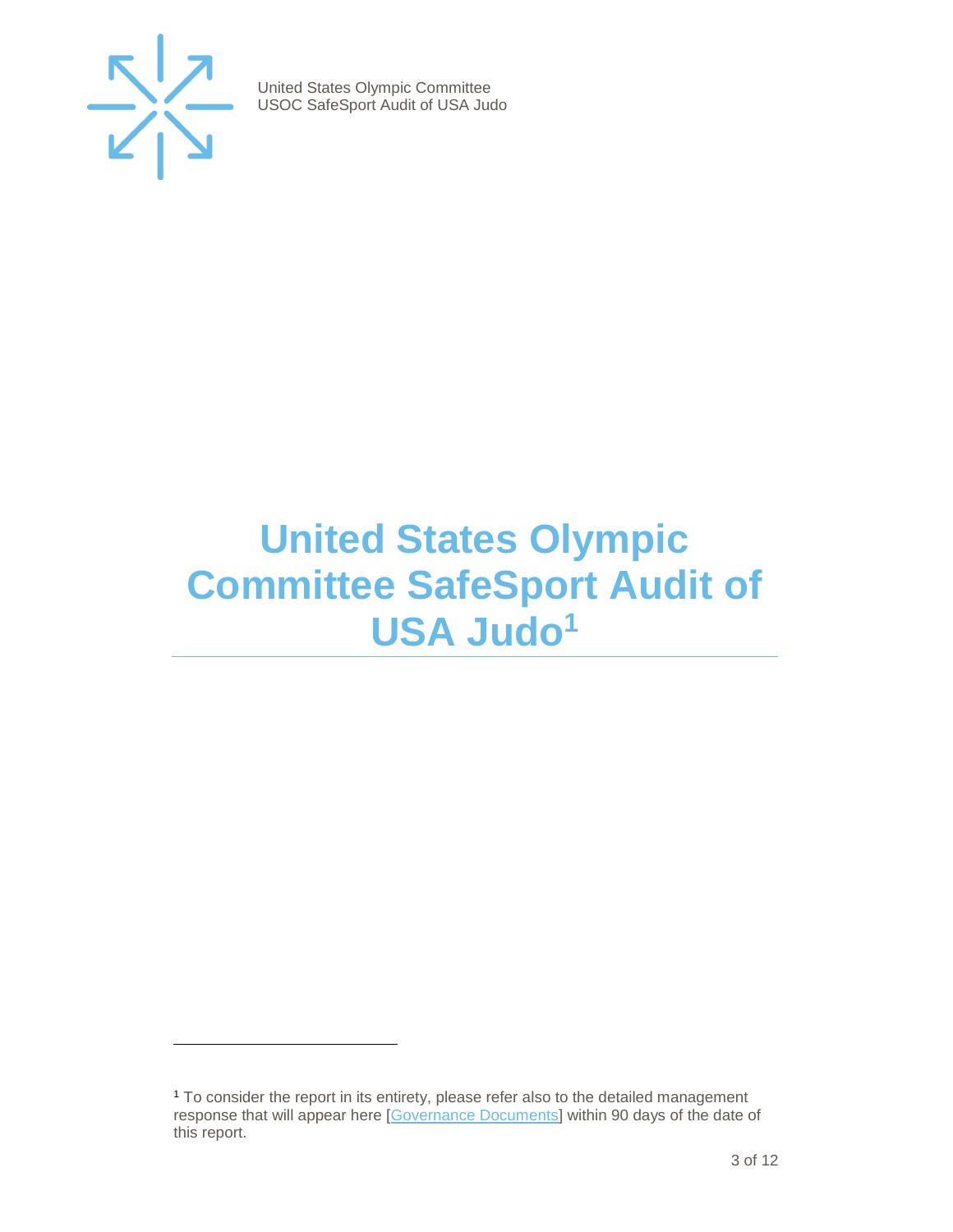

# **Executive Summary**

#### <span id="page-3-1"></span><span id="page-3-0"></span>**Summary Observations**

It shall be the policy of the United States Olympic Committee (USOC) that each National Governing Body (NGBs) adopt a Minimum Standards Policy for Athlete Safety Programs (Athlete Safety Standards) by December 31, 2013<sup>2</sup>.

We noted the following opportunities to enhance the design of USA Judo compliance with the Athlete Safety Standards:

- **Athlete Safety Standards - Criminal Background Checks and Education and Training Testing** – Requiring criminal background checks and education and training is not consistently enforced by USA Judo. The following exceptions were identified during our testing:
	- Two individuals selected for testing (20% of the selected individuals) did not have criminal background checks conducted during the testing period (i.e., May 1, 2016 through April 30, 2017); however, evidence was provided that the criminal background check were completed prior to issuing the audit report.
	- One individuals selected for testing (10% of the selected individuals) did not complete education and training requirements during the testing period (i.e., May 1, 2016 through April 30, 2017); however, evidence was provided that the individual completed the education and training requirements prior to issuing the audit report.
- **Athlete Safety Standards - Criminal Background Checks and Education and Training Policy Requirements** – USA Judo's SafeSportrelated documentation and administrative materials specifically lists individuals that are required to have a criminal background check conducted; however, there is no mention as to whether it is required for employees.

#### <span id="page-3-2"></span>**Background and Approach**

 $\overline{a}$ 

USOC engaged Baker Tilly Virchow Krause (Baker Tilly), to assist the USOC in the completion of SafeSport audits, to assess compliance with SafeSport policies and procedures at the USOC and all of its NGBs and High Performance Management Organizations (HPMOs).

Baker Tilly performed a review of USA Judo to evaluate compliance with the Athlete Safety Standards. The following activities were performed for this review of USA Judo:

Developed and executed an audit program that included:

<sup>2</sup> Effective June 20, 2017 the USOC replaced the Athlete Safety Standards with the NGB Athlete Safety Policy. Due to the timing of this audit, fieldwork was performed in accordance with the Athlete Safety Standards.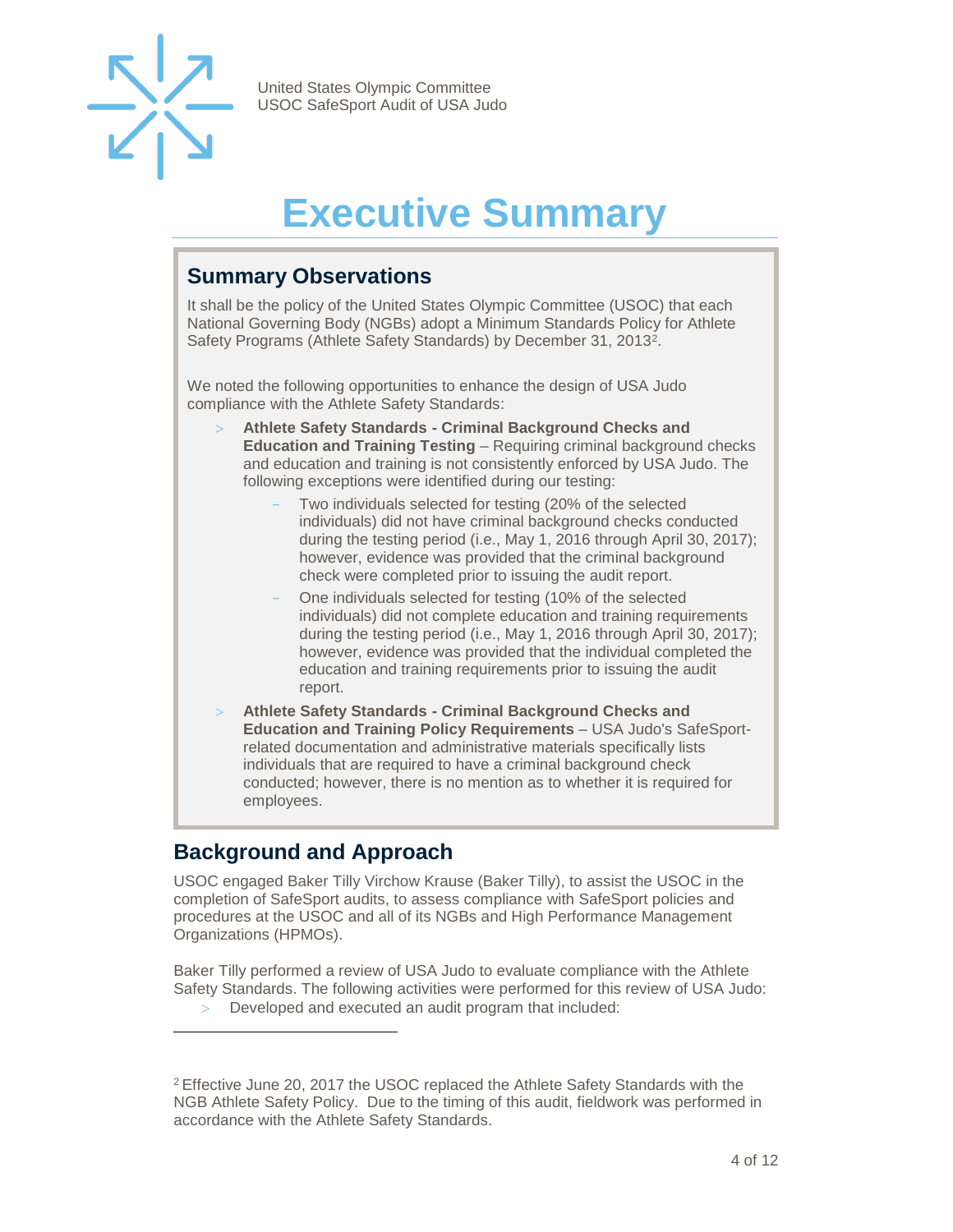

- Holding a virtual entrance meeting to discuss and document USA Judo's SafeSport program and processes.
- Selecting a sample of 10 from the required individuals to ensure a background check was performed and education and training was completed. See **Appendix A** for a list of documents reviewed.
- Reviewing USA Judo's athlete safety policy and determining whether the following was addressed:
	- Required misconduct is prohibited and defined;
	- Reporting procedures are documented; and
	- **The grievance process is documented and complies with** Athlete Safety Standards.
- Identifying which individuals are required to undergo a criminal background check and complete education and training.
- $>$  Conducted a virtual exit meeting, if requested, following delivery of the draft report, to discuss audit findings and recommendation(s) with USA Judo. See **Appendix B** for a list of individuals interviewed.
- Identified specific observations and recommendations regarding opportunities to enhance compliance with Athlete Safety Standards. Observations include the following attributes: criteria, condition, cause, effect and recommendation, as set out in the International Professional Practices Framework (IPPF) Standards and Practice Advisory 2410-1.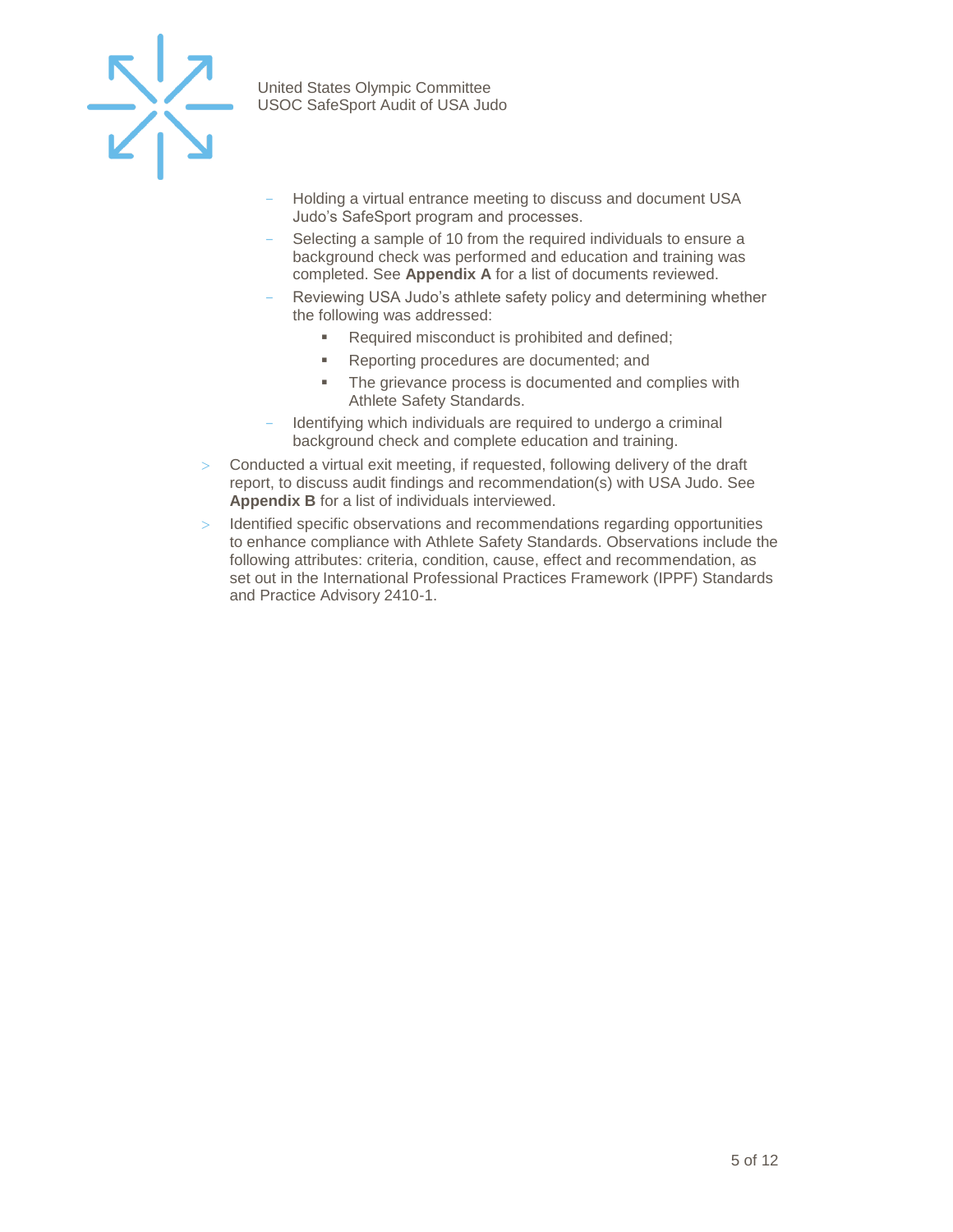

## **Detailed Report**

<span id="page-5-0"></span>The table below represents opportunities to enhance the design and effectiveness of USA Judo's compliance with the Athlete Safety Standards.

| 1. Athlete Safety Standards - Criminal Background Checks and Education and<br><b>Training Testing</b> |                                                                                                                                                                                                                                                                                                                                                                                                                                                                                                                                                                                                                                                                                                                                                                                                                                                                                     |  |
|-------------------------------------------------------------------------------------------------------|-------------------------------------------------------------------------------------------------------------------------------------------------------------------------------------------------------------------------------------------------------------------------------------------------------------------------------------------------------------------------------------------------------------------------------------------------------------------------------------------------------------------------------------------------------------------------------------------------------------------------------------------------------------------------------------------------------------------------------------------------------------------------------------------------------------------------------------------------------------------------------------|--|
| <b>Criteria</b>                                                                                       | The Athlete Safety Standards state each NGB/HPMO shall<br>require criminal background checks and education and<br>training for those individuals it formally authorizes, approves,<br>or appoints (a) to a position of authority over, or (b) to have<br>frequent contact with athletes.                                                                                                                                                                                                                                                                                                                                                                                                                                                                                                                                                                                            |  |
| <b>Condition</b>                                                                                      | Requiring criminal background checks and education and<br>training is not consistently enforced by USA JUDO. The<br>following exceptions were identified during our testing:<br>1. Two individuals selected for testing (20% of the selected<br>individuals) did not have criminal background checks<br>conducted during the testing period (i.e., May 1, 2016 through<br>April 30, 2017); however, evidence was provided that the<br>criminal background check were completed prior to issuing<br>the audit report.<br>2. One individuals selected for testing (10% of the selected<br>individuals) did not complete education and training<br>requirements during the testing period (i.e., May 1, 2016<br>through April 30, 2017); however, evidence was provided that<br>the individual completed the education and training<br>requirements prior to issuing the audit report. |  |
| Cause                                                                                                 | USA Judo may not be consistently tracking and monitoring<br>compliance with the criminal background checks and<br>education and training requirements of the Athlete Safety<br>Standards.                                                                                                                                                                                                                                                                                                                                                                                                                                                                                                                                                                                                                                                                                           |  |
| <b>Effect</b>                                                                                         | Individuals USA Judo formally authorizes, approves or<br>appoints (a) to a position of authority over, or (b) to have<br>frequent contact with athletes may not be in compliance with<br>the SafeSport program because they have not completed<br>criminal background checks and/or education and training<br>prior to having contact with athletes. USA Judo must be in<br>compliance with the Athlete Safety Standards to be a member<br>in good standing. Noncompliance with the Athlete Safety<br>Standards can result in disciplinary action by the USOC                                                                                                                                                                                                                                                                                                                       |  |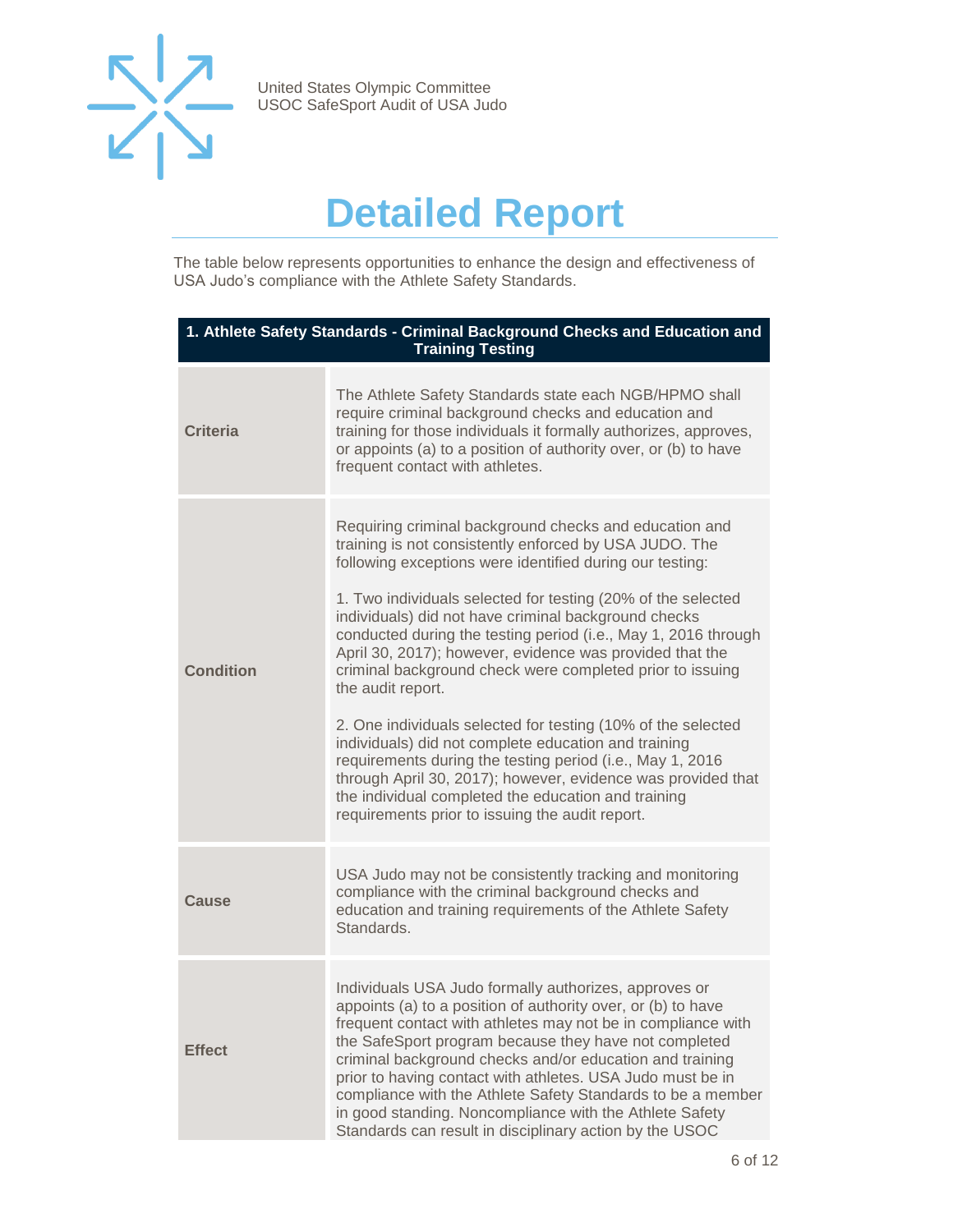

#### **1. Athlete Safety Standards - Criminal Background Checks and Education and Training Testing**

|                               | including withdrawal of high performance funding. Also,<br>athletes may have contact with individuals who are unaware<br>of SafeSport misconduct and the potential impact to athletes'<br>well-being and/or have contact with individuals who have a<br>criminal history, which could put athletes at SafeSport-related<br>misconduct risk.                                                                                                                                                                                                                                                                                                                                                                                                                                                                                                                                                                          |
|-------------------------------|----------------------------------------------------------------------------------------------------------------------------------------------------------------------------------------------------------------------------------------------------------------------------------------------------------------------------------------------------------------------------------------------------------------------------------------------------------------------------------------------------------------------------------------------------------------------------------------------------------------------------------------------------------------------------------------------------------------------------------------------------------------------------------------------------------------------------------------------------------------------------------------------------------------------|
| <b>Recommendation</b>         | USA Judo must require that individuals it formally authorizes,<br>approves, or appoints (a) to a position of authority over, or (b)<br>to have frequent contact with athletes complete criminal<br>background checks and education and training requirements<br>in a timely manner and before they have contact with athletes<br>to provide assurance that they are educated on the<br>requirements of the Athlete Safety Standards. USA Judo must<br>consistently track and verify criminal background checks and<br>education and training requirements are met for all Required<br>Individuals. Compliance with these requirements must be<br>completed within 90 days of receipt of the final audit report.<br>USA Judo should review the testing results and require all<br>necessary individuals to complete the necessary<br>requirements (i.e., criminal background check and/or<br>education and training). |
| <b>Management</b><br>response | We agree with the condition and recommendation and will<br>respond to the USOC with a detailed plan to ensure<br>compliance with the current NGB Athlete Safety Policy. Our<br>plan will be submitted to the USOC within the 90 day timeline<br>referenced above.<br>All individuals pulled had a current background screen at the<br>time of the audit.<br>USA Judo submitted a full list of background screens<br>regardless of what the applicants function is/was. To pull just<br>specific functions of applicants is very time consuming and<br>beyond our bandwidth.                                                                                                                                                                                                                                                                                                                                          |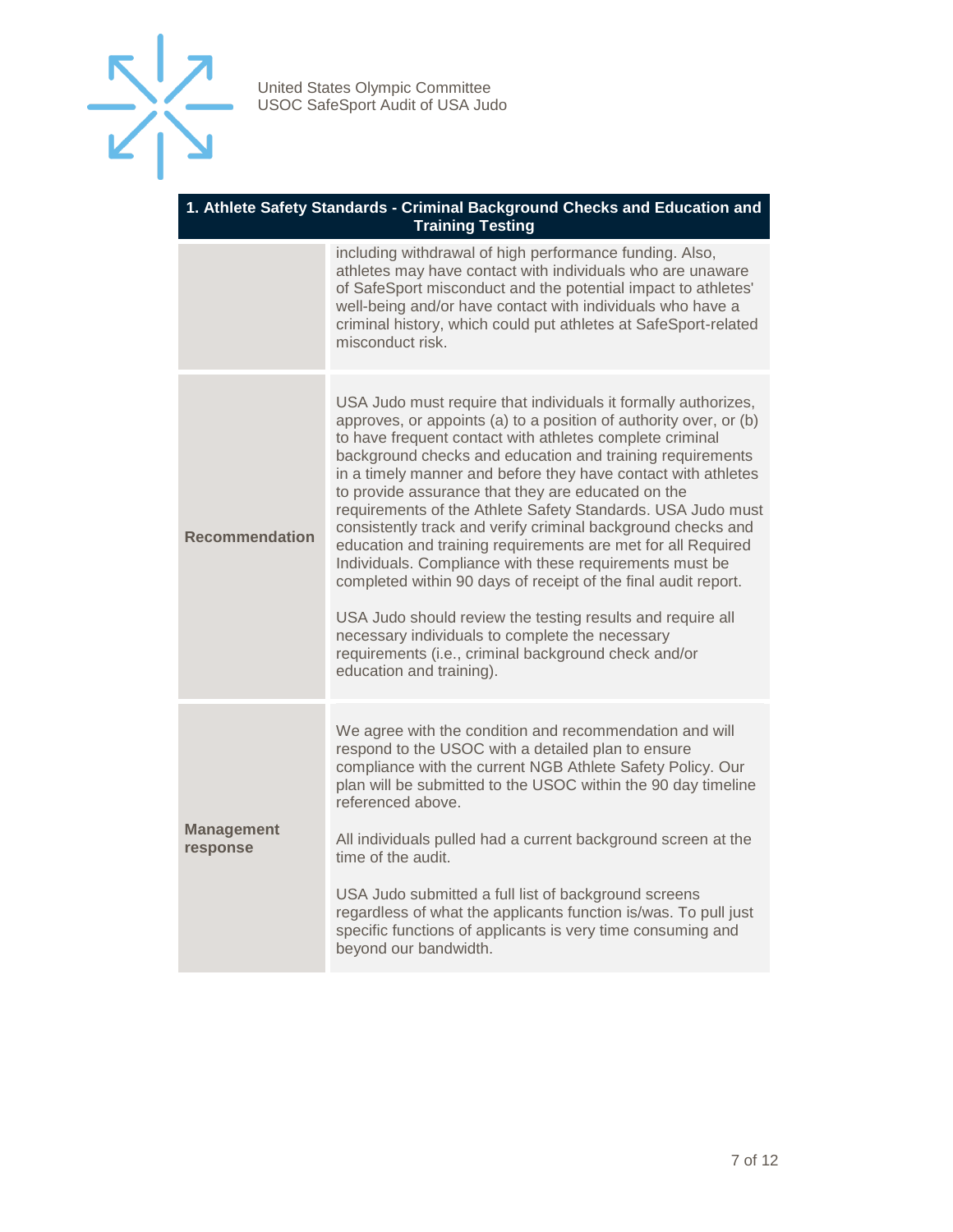

#### **2. Athlete Safety Standards - Criminal Background Checks and Education and Training Policy Requirements**

| <b>Criteria</b>       | The Athlete Safety Standards state each NGB/HPMO shall<br>require criminal background checks and education and<br>training for those individuals it formally authorizes, approves,<br>or appoints (a) to a position of authority over, or (b) to have<br>frequent contact with athletes.                                                                                                                                                                                                                                                                                                                                                                                                                                                                                                                                                                                                                |
|-----------------------|---------------------------------------------------------------------------------------------------------------------------------------------------------------------------------------------------------------------------------------------------------------------------------------------------------------------------------------------------------------------------------------------------------------------------------------------------------------------------------------------------------------------------------------------------------------------------------------------------------------------------------------------------------------------------------------------------------------------------------------------------------------------------------------------------------------------------------------------------------------------------------------------------------|
| <b>Condition</b>      | USA Judo's SafeSport-related documentation and<br>administrative materials specifically lists individuals that are<br>required to have a criminal background check conducted;<br>however, there is no mention as to whether it is required for<br>employees.                                                                                                                                                                                                                                                                                                                                                                                                                                                                                                                                                                                                                                            |
| Cause                 | USA Judo may not have updated its SafeSport-related<br>documentation and administrative materials to align with<br>requirements in the Athlete Safety Standards.                                                                                                                                                                                                                                                                                                                                                                                                                                                                                                                                                                                                                                                                                                                                        |
| <b>Effect</b>         | USA Judo may not be in compliance with the Athlete Safety<br>Standards. USA Judo must be in compliance with the Athlete<br>Safety Standards to be a member in good standing.<br>Noncompliance with the Athlete Safety Standards can result<br>in disciplinary action by the USOC including withdrawal of<br>high performance funding.<br>Additionally, stakeholders (e.g., coaches, staff, officials,<br>volunteers, etc.) may not know that criminal background<br>checks and education and training requirements apply to<br>them or be informed of SafeSport initiatives and the related<br>misconduct areas. Also, athletes may have contact with<br>individuals who are unaware of SafeSport misconduct and the<br>potential impact to athletes' well-being and/or have contact<br>with individuals who have a criminal history, which could put<br>athletes at SafeSport-related misconduct risk. |
| <b>Recommendation</b> | USA Judo's SafeSport policy must require that individuals it<br>formally authorizes, approves, or appoints (a) to a position of<br>authority over, or (b) to have frequent contact with athletes<br>complete criminal background checks and education and<br>training requirements in a timely manner and before they<br>have contact with athletes to provide assurance that they are<br>educated on the requirements of the Athlete Safety<br>Standards. Compliance with these requirements must be<br>completed within 90 days of receipt of the final audit report.                                                                                                                                                                                                                                                                                                                                 |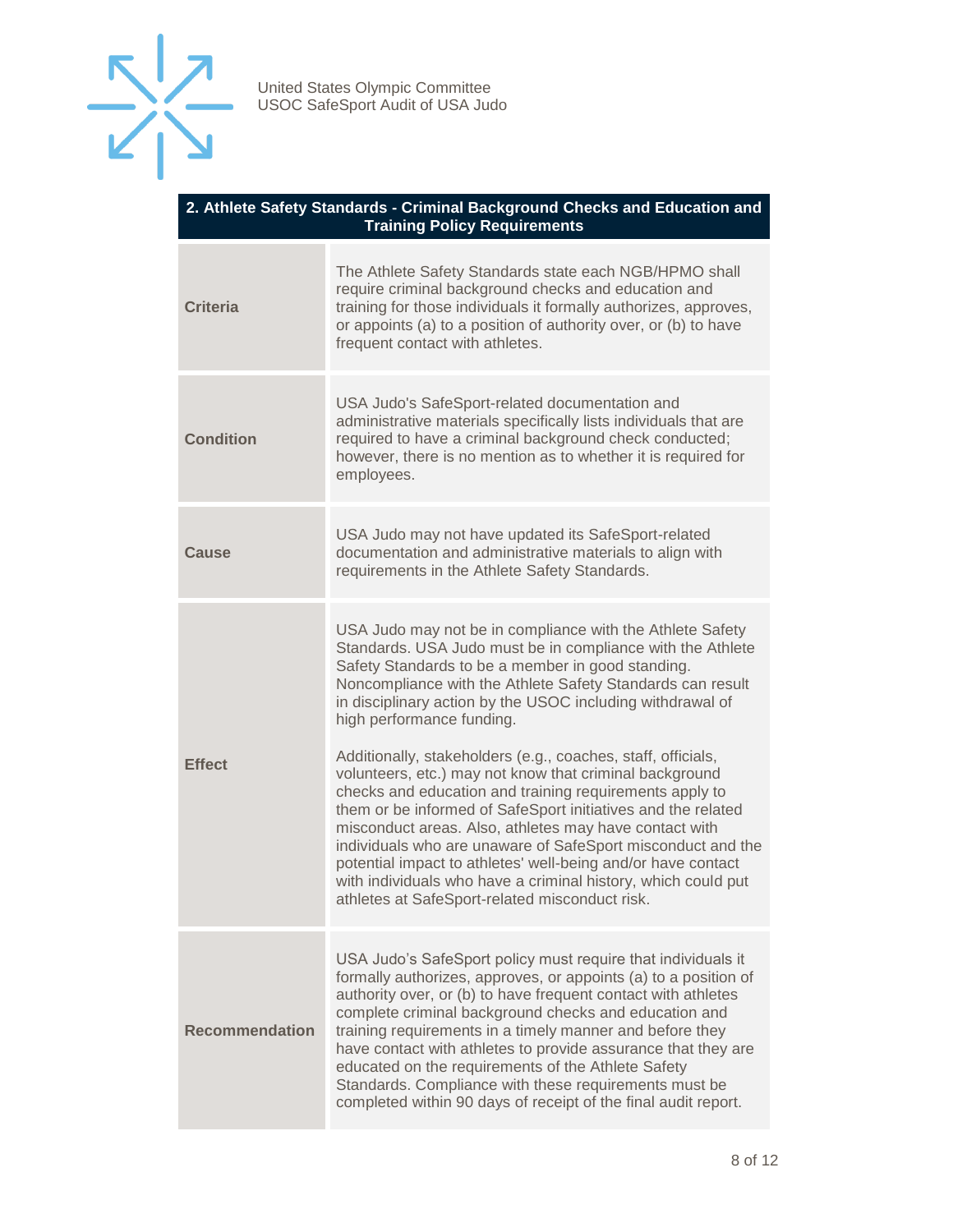

#### **2. Athlete Safety Standards - Criminal Background Checks and Education and Training Policy Requirements**

| USA Judo should consider updating the language in the<br>SafeSport Handbook regarding criminal background checks<br>to reflect similar language as the requirement for SafeSport       |
|----------------------------------------------------------------------------------------------------------------------------------------------------------------------------------------|
|                                                                                                                                                                                        |
| We agree with the condition and recommendation and will<br>compliance with the current NGB Athlete Safety Policy. Our<br>plan will be submitted to the USOC within the 90 day timeline |
| complete a background screen. This policy is being reviewed.                                                                                                                           |
| athletes are required to maintain certification for athlete                                                                                                                            |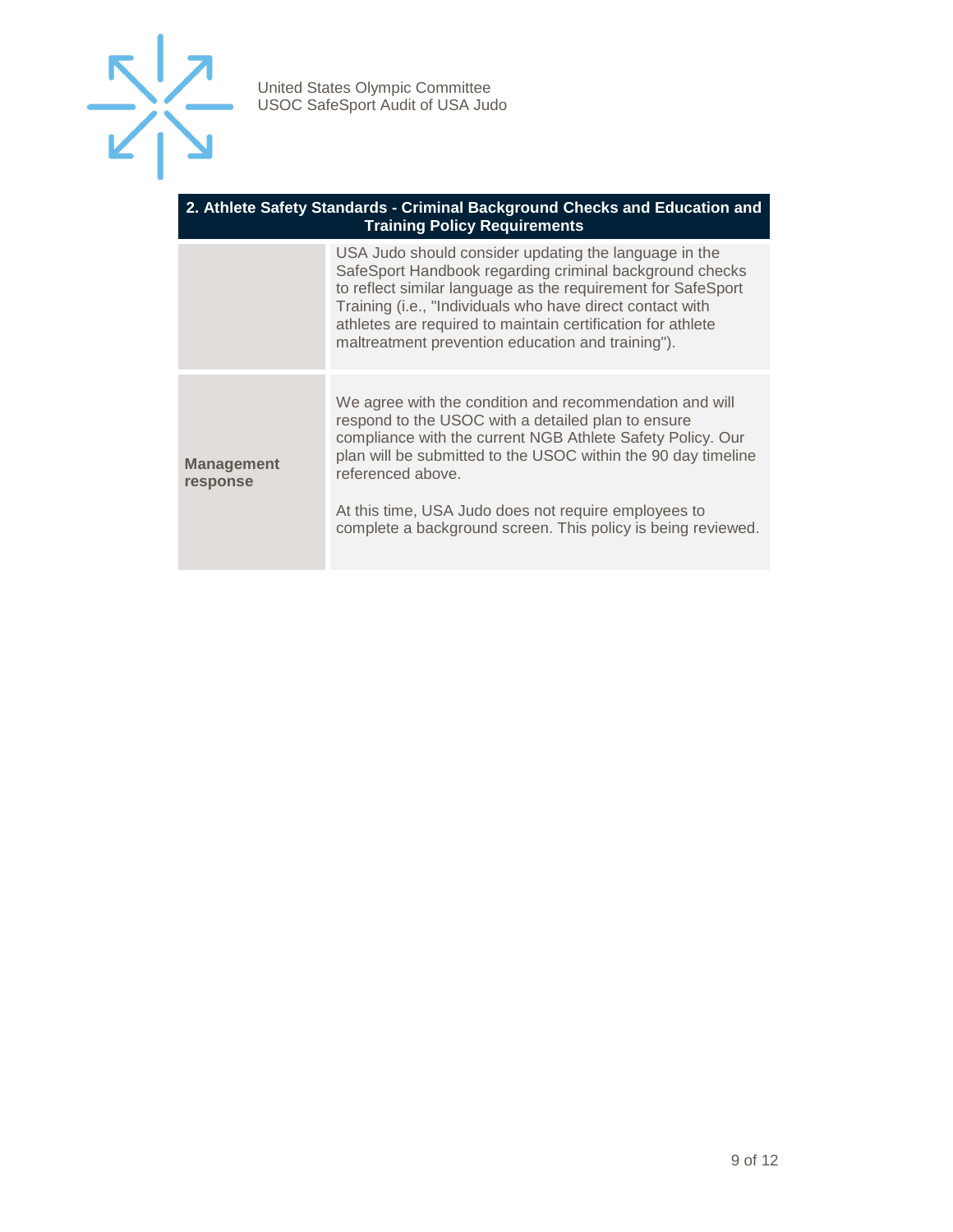

# <span id="page-9-0"></span>**Report Appendices**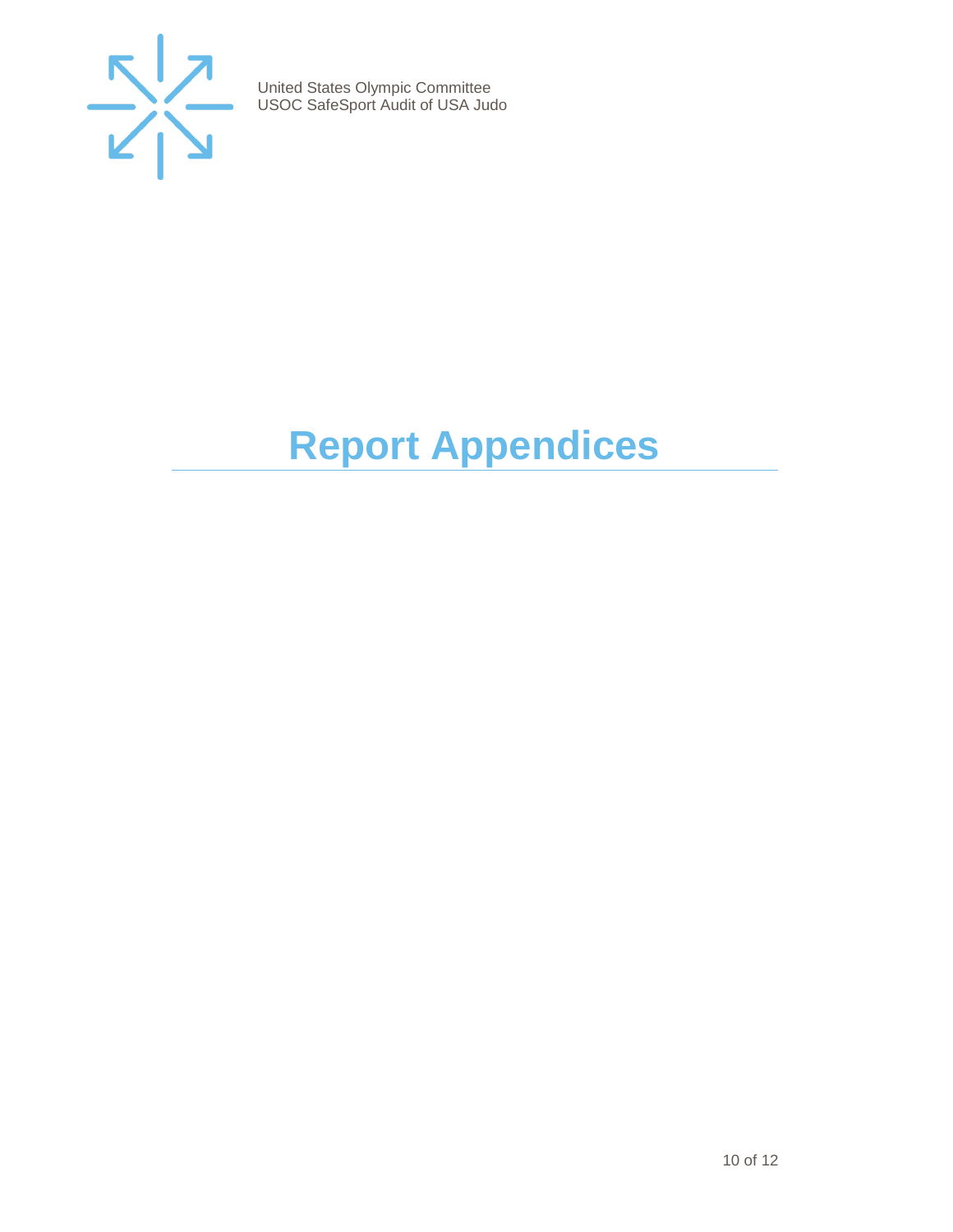

### <span id="page-10-0"></span>**Appendix A: Documents Reviewed**

We reviewed the following documents:

- > Athlete Safety Standards Program Questionnaire
- > Amended and Restated Bylaws of United States Judo, Inc.
- > Population listing of "required individuals"(i.e., covered individuals required to undergo background check and training)
- > USA Judo SafeSport Handbook